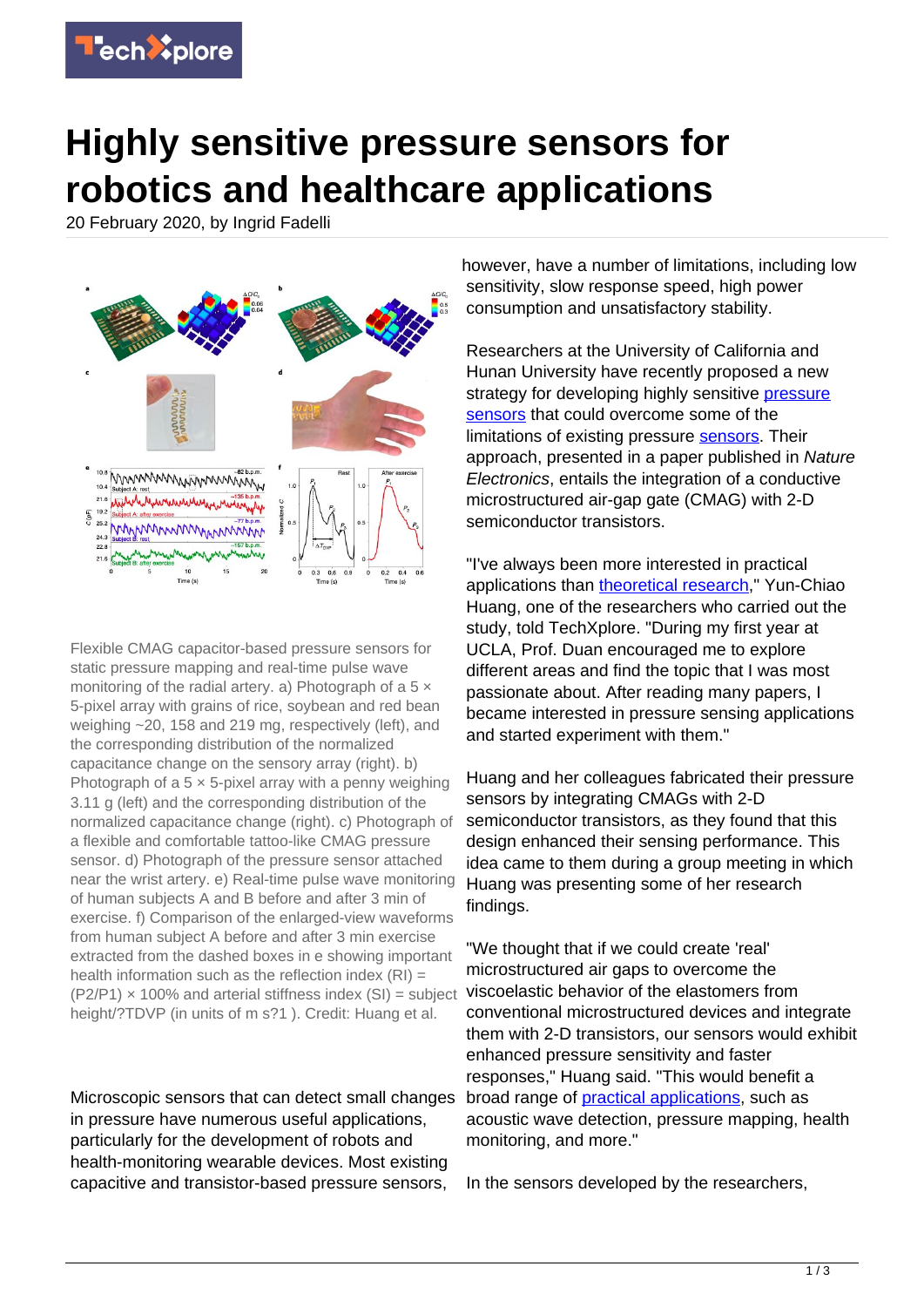

CMAGs create microstructured air gaps without resulting in undesirable viscoelastic behavior, which semiconductor transistors, Nature Electronics is observed in elastomers within more conventional (2020). [DOI: 10.1038/s41928-019-0356-5](http://dx.doi.org/10.1038/s41928-019-0356-5) devices. This ultimately leads to a higher sensitivity, faster response times, low power consumption and remarkable stability.

"By integrating 2-D semiconductor transistors with unique CMAGs, our CMAG transistor sensors can be further enhanced for better performance, enabling a wide range of applications," Huang said.

In initial experiments, the sensors built by the researchers exhibited a tunable sensitivity and pressure sensing range, with an average sensitivity of  $44kPa^{-1}$  in the 0-5 kPa regime and a peak sensitivity of up to 770  $kPa^{-1}$ . In addition, when using the air-gap gates as pressure-sensitive gates for 2-D semiconductor transistors, Huang and her colleagues were able to further increase the <u>[sensitivity](https://techxplore.com/tags/sensitivity/)</u> of their devices to ~10<sup>3</sup>–10<sup>7</sup> kPa<sup>?1</sup>, at an optimized pressure regime of ~1.5 kPa.

The CMAG-based design strategy introduced by Huang and her colleagues is fairly easy to implement. In addition, it can be applied to the development of both capacitive and transistorbased sensors.

The researchers demonstrated the potential of their pressure sensors for a number of applications, including the implementation of static pressure mapping, the measurement of human pulse waves and the detection of sound waves. In the future, their highly sensitive sensors could be used to develop robots with more advanced sensing capabilities, wearable devices to monitor the health of patients over time, and several other technological tools.

"Hopefully, the concept of CMAGs will pave a way for new type of pressure sensors," Huang said. "We are now working on conformal/flexible pressure sensory arrays based on the concept of CMAGs, which will enable the human-machine interface and related applications. We are looking forward to showcasing more of our work in the future."

 **More information:** Yun-Chiao Huang et al. Sensitive pressure sensors based on conductive microstructured air-gap gates and two-dimensional

© 2020 Science X Network